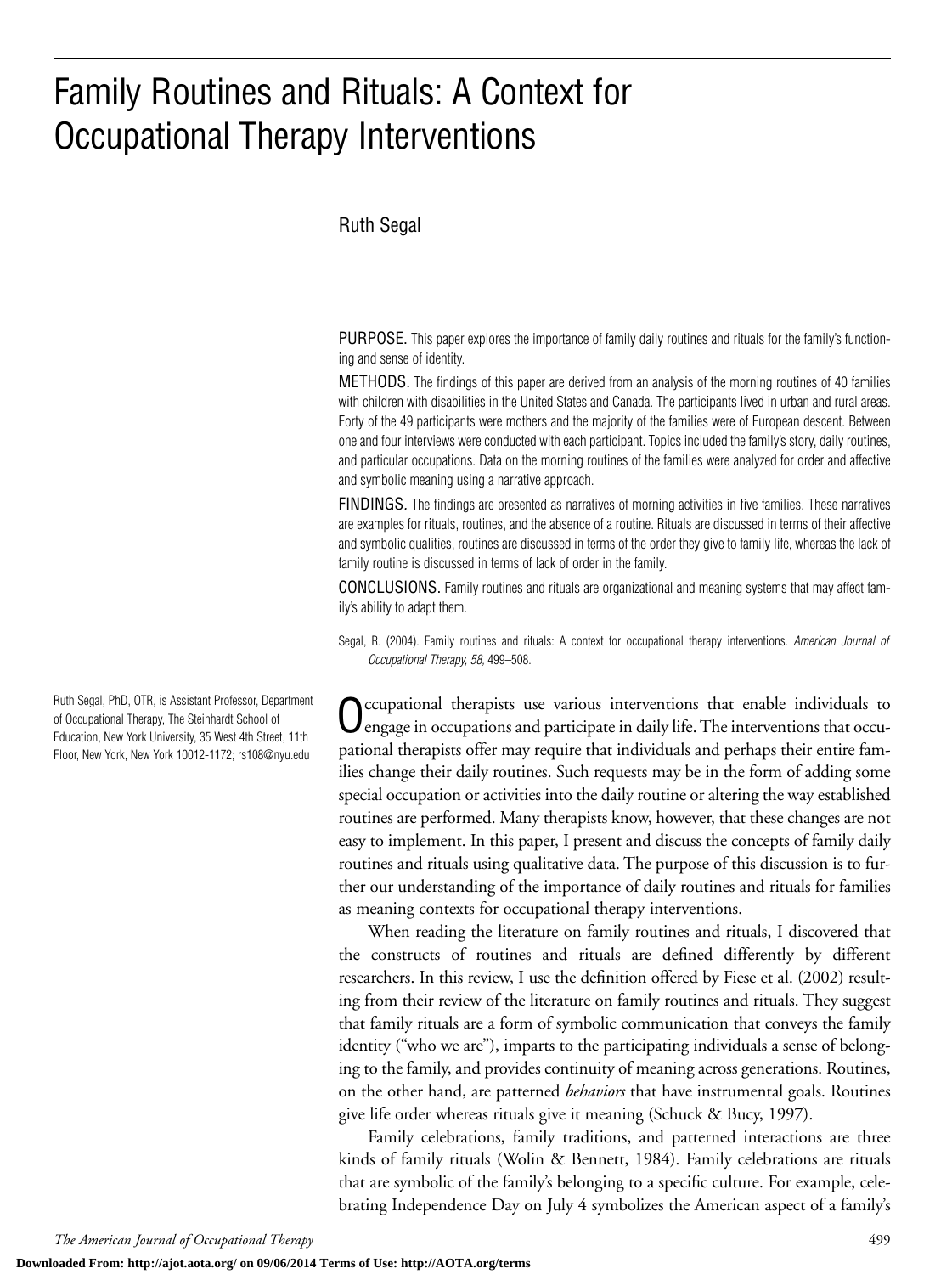identity, and celebrating Passover reflects the family's religious identity. On the other hand, family traditions and patterned interactions are unique to individual families. Family traditions refer to occasions such as reunions, vacations, or birthdays. These traditions are constructed by families themselves, commonly continuing or building upon the family traditions of the parents' families of origin. Lastly, patterned interactions occur daily and consist of events such as dinnertime, children's bedtime rituals, or the manner of greeting each other when coming home (Stienglass, Bennett, Wolin, & Reiss, 1987; Wolin & Bennett, 1984). Patterned interactions are daily rituals.

Family identity is defined as the family's subjective sense of its own continuity over time, its present situation, and its character (Gillis, 1996). Family identity evolves over time while maintaining its coherence when new occupations are added and old ones discontinued. A family's identity is represented in the stories family members relate about past family experiences and their dreams of the future. Gillis suggests that family identity is embedded in the stories families tell about themselves, and Schuck and Bucy (1997) add that these stories tend to describe the rituals that families maintain. Thus, family rituals reflect aspects of the family's identity.

The idiosyncratic combinations of rituals that families maintain reflect meaning-making activities that construct their unique identity or character. One aspect of this identity is the marking of the family boundaries or "who is part of us" and who is not. For example, Oswald (2002) found that among persons who are gay and lesbian, there was a positive association between a feeling of belonging and invitations to participate in traditional family rituals such as weddings. Richlin-Klonsky and Bengtson (1996) found that an invitation to a family's traditional ritual was a way to signify inclusion among members of a four-generation family.

Family patterned interactions, or daily rituals, are important for the socialization of children. In the literature, dinnertime rituals are described as time for constructing the family (DeVault, 1991). Ochs, Taylor, Rudolph, and Smith (1992) studied the communications and interactions between family members during mealtime. They found that the dinner hour is when children are socialized according to the family's values regarding gender roles, conflict resolution, and turn-taking. Such rituals reflect the family's internal power relationships, preconceived ideas of gender roles, and expectations of individuals (Grieshaber, 1997) or dysfunctional interactions (Vuchinich, 1987).

Fiese, Hooker, Kotary, and Schwagler (1993) suggest that family traditions and daily rituals are family rituals that need to change over time to maintain and affirm the family identity when children mature and the family changes.

Couples with infant children tend to have very different couple-centered rituals than families with preschool children, where the emphasis is more on the family and revolve around settings such as mealtime and annual celebrations (Fiese et al., 1993).

Family rituals have been studied in relation to the wellbeing of the family unit and its members. For example, Markson and Fiese (2000) found that family rituals are a protective factor against anxiety in children with asthma. On the negative side, it was found that when parents are alcoholics, there are more disruptions to family rituals. In turn, the more disruptions there are, the more likely it is that the children will become alcoholics as well (Wolin, Bennett, & Noonan, 1979; Wolin, Bennett, Noonan, & Teitelbaum, 1980).

Sometimes there are discrepancies between the actual experiences during family rituals and the stories that family members tell about them (Daly, 1996; Gillis, 1996). In his book about families and time, Daly (1996) observes that families participate in rituals such as Christmas dinner year after year even when their actual experiences during the event are negative (fights, arguments, and so on). Gillis (1996) suggests that when we tell stories about our more distant past experiences, we tend to idealize these experiences. In his words, in these stories "mother becomes Mother and children are Children" regardless of their actual age. Individuals tend to act out assigned roles when they are in the presence of their family. In rituals, the enactments of these roles are dramatized and may become symbols that pass meaning from one generation to another (Myerhoff, 1984). Gillis (1996) suggests that these idealized versions of the past reflect the family's connection with its past and aspiration for the future rather than its reality. In other words, these idealized descriptions of rituals reflect the family's identity (Schuck & Bucy, 1997).

In summary, family rituals are the mechanism for construction and affirmation of family identity because of their symbolic and affective components. This identity is constructed by the family's participation in and performance of rituals, by the inclusion and exclusion of family members in the rituals, and by the socialization of children.

Alternatively, routines are patterned *behaviors* that have instrumental goals. Routines give life order whereas rituals give it meaning (Schuck & Bucy, 1997). Family routines are mechanisms for the organization and coordination of activities toward the achievement of the instrumental goals in a timely manner. They are observable behaviors that repeat in predictable intervals. For example, these include setting the table before meals or brushing the teeth twice a day. The goals of routines are to complete a task, an activity, or a series of activities. According to Fiese et al. (2002),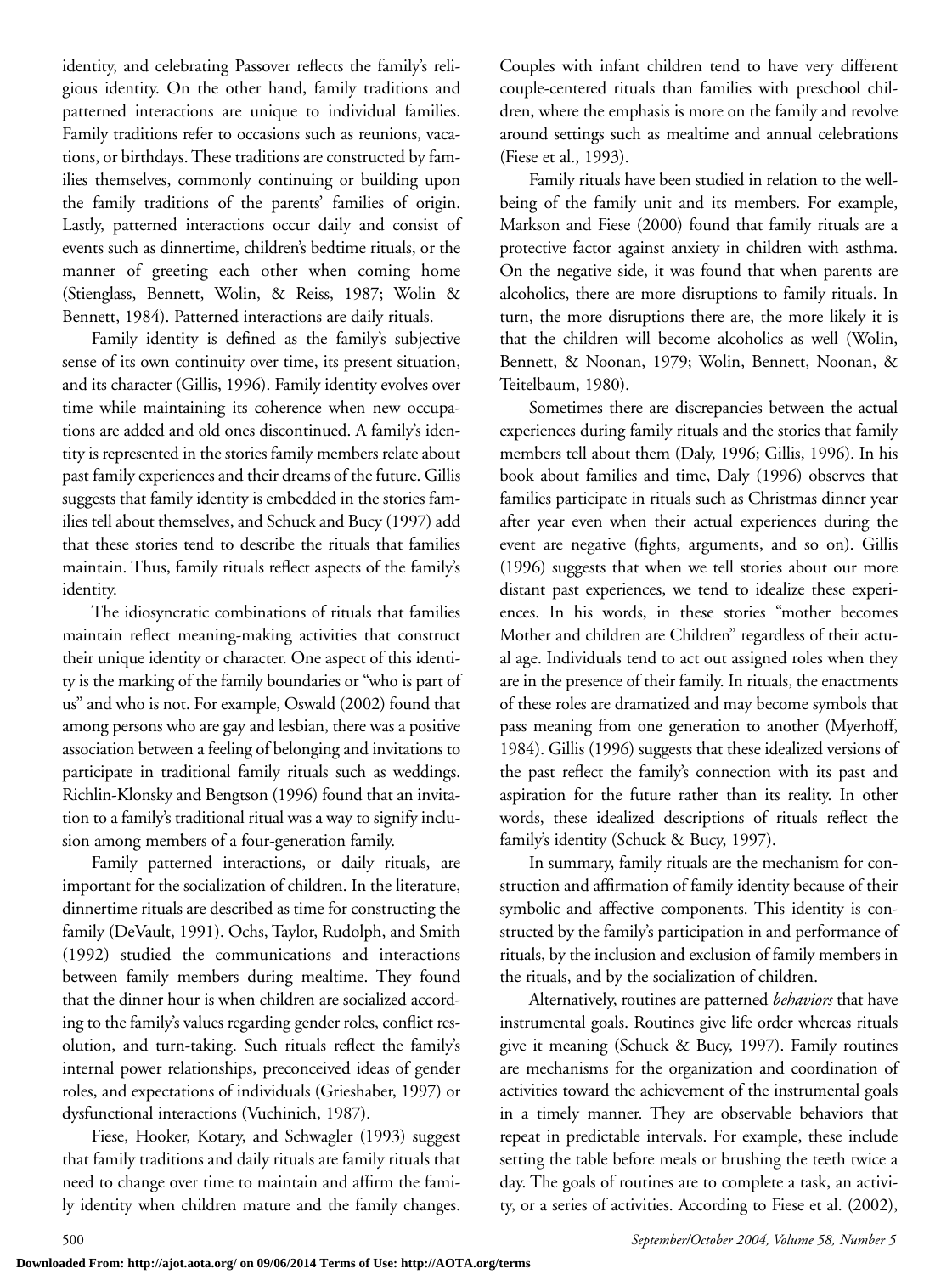when routines are completed, they do not leave emotional or intellectual feelings and thoughts; routines leave no lasting impression.

Routines, unlike rituals, have not been studied and discussed often in the literature. It seems, however, that routines are considered by some authors as a precondition for rituals. In other words, routines must be established before rituals can occur. For example, the routine of making dinner needs to occur in regular intervals where a meal is prepared, the table set, and the family gathers together. This routine is necessary before any rituals associated with that time period can be created. Fiese et al. (1993), for example, suggest that family rituals with a focus on the family unit begin only when the children are at preschool age when the children's lives follow a routine. This, in turns, facilitates their inclusion in their families' routines, thus establishing the necessary conditions for the construction of family rituals. Schuck and Bucy (1997) suggest that when routines evolve to include symbolic and meaningful interactions, they become rituals. When rituals lose their symbolic and meaningful interaction they, in turn, become routines.

The purpose of this paper is to demonstrate and discuss the concepts of family routines, rituals and identity, and their relationships as a context for occupational therapy interventions at home.

## Methods

The data for this paper were drawn from a larger body of research with families of children with various disabilities whose primary research question related to the nature of the relationships among daily experiences and the construction and adaptation of daily schedules, routines, and occupations in families with children with special needs (Segal, 1998, 1999, 2000; Segal & Frank, 1998; and two studies in progress). Data about the morning routines from interviews with 40 families were analyzed for this paper. A noted variety in the reported constructions of the morning routines among families was the impetus this analysis.

#### *Participants*

The socioeconomic statuses of the 40 participating families reflected a range from families living on social welfare benefits to families who were very affluent. However, the majority of the families were from the middle to upper middle class. The education level ranged from high school diploma to graduate training (e.g., MBA, nursing, engineering, occupational therapy), with the majority of the participants holding college degrees. The vocations also ranged from stay-at-home mothers and a father, to assembly line worker, private health care practitioner, and CEO

**Downloaded From: http://ajot.aota.org/ on 09/06/2014 Terms of Use: http://AOTA.org/terms**

of a company. Most persons with professional degrees were employed in their profession. Most of the families owned their homes and were of European ancestry.

Ten of the 40 families were single-parent families consisting of mothers and children. The number of children in the families ranged from one to five children with an average of 2.2 children per family. Nineteen of the families had children with ADHD and four of them had two children with ADHD. Nine families had children with physical disabilities, and six families had children with sensory disorders. Six families had typically developing children who did not need or receive any interventions. The breakdown of children's disabilities by families and studies appear in table 1.

### *Data Collection*

All the studies were approved by university institutional review boards for ethical treatment of human subjects. The participants were recruited from support groups, clinics, and the utilization of snowballing techniques. Thirty participants were interviewed by the author and the rest were interviewed by postprofessional- and professional-level students working on sections of the author's research projects. The author trained the students in interviewing skills and analysis.

The interviews ranged from 45 to 90 minutes each. Some of the families preferred to be interviewed only once, and there were occasions in which the interviewer felt the interviewee was not a good informant. A good informant is a person who is well-embedded in the phenomenon studied and is able to relate his or her knowledge verbally to the researcher (Spradley, 1979). In some cases, both the researcher and the parents agreed that additional interviews were needed to discuss some issues worthy of further exploration. Eight families were interviewed once, 25 families were interviewed twice, one family was interviewed three times, and four families were interviewed four times. All the interviews were audiotaped and transcribed verbatim.

#### **Table 1. Participating Families**

| Source of Data               | Number<br>of Families | <b>Children's Special Needs</b><br>(age range $5-12$ ) | Number<br>of Children<br>in Families |
|------------------------------|-----------------------|--------------------------------------------------------|--------------------------------------|
| Segal (1998, 2000)           |                       |                                                        |                                      |
| Segal & Frank (1998)         | 17                    | ADHD                                                   | $1 - 4$                              |
| Segal (1999)*                | 4                     | Duchenne's muscular dystrophy                          | $2 - 5$                              |
|                              | 2                     | Myotonic muscular dystrophy                            |                                      |
|                              | 2                     | Spina bifida                                           |                                      |
|                              | 1                     | Congenital amputation below<br>elbow of left arm       |                                      |
| Segal (study in<br>progress) | 6                     | Sensory disorders                                      | $1 - 2$                              |
| Segal & Hinojosa             | 2                     | ADHD                                                   | 3                                    |
| (study in progress)          | 6                     | Typically developing                                   | $1 - 2$                              |
| Summary                      | 40                    |                                                        | $1 - 5$                              |

\*The data for this paper included the data used in Segal (1998, 2000) and in Segal & Frank (1998). This data is not reflected in this row.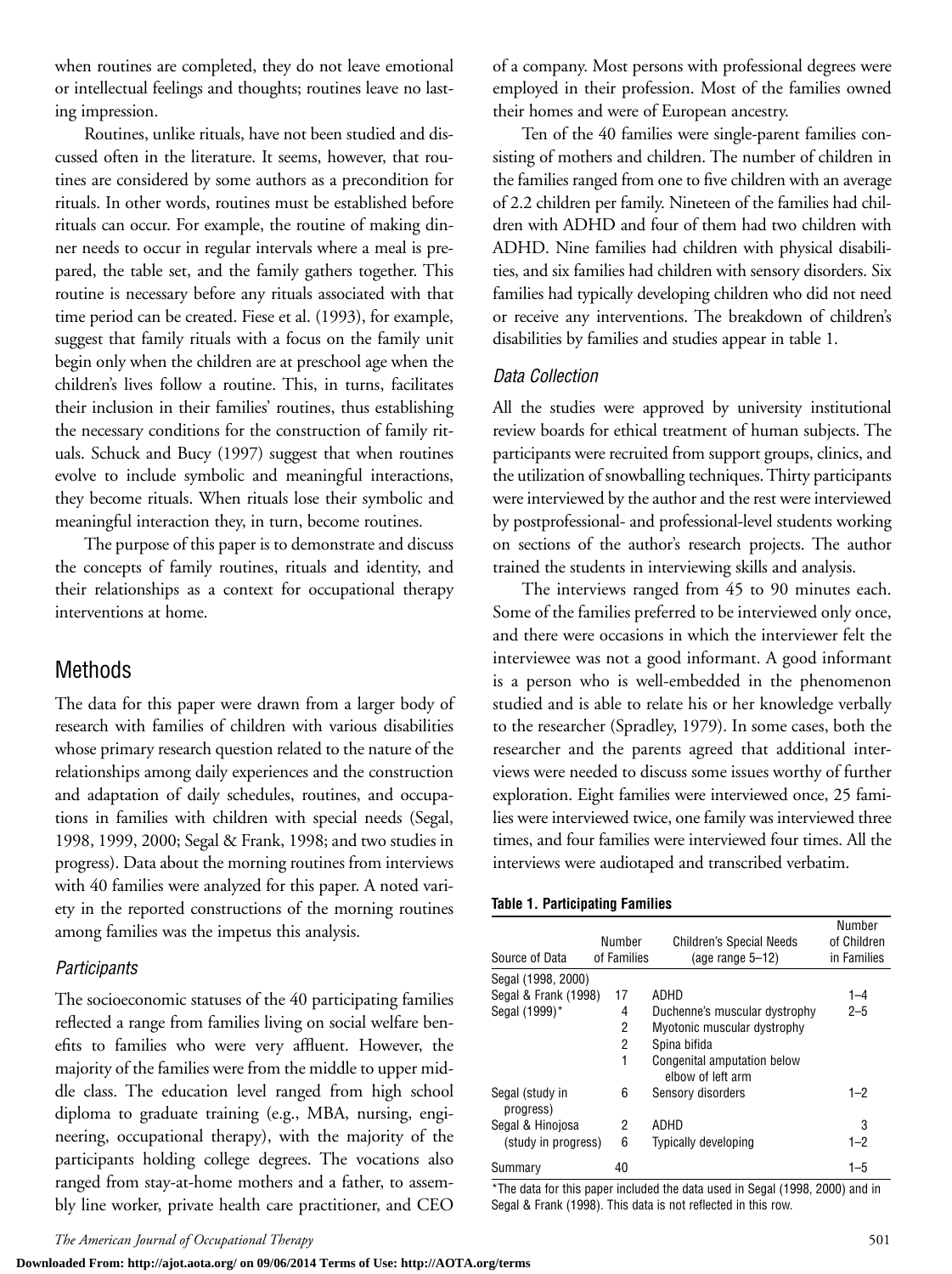#### *Data Analysis*

The data used for this paper were not collected for the purpose of analyzing the descriptions of morning routines and rituals. The planned approach to the data analysis was grounded theory (Strauss & Corbin, 1998). For the purpose of this paper, I wanted to analyze each morning as a separate case looking at meaning and order (i.e., rituals and routines). I thought that using narrative analysis would suit my purpose better than grounded theory.

According to Kvale (1994), the planning of the interview questions is the first stage of analysis. The content and format of the questions is the first step in shaping the data. The first dilemma in the present analysis was, therefore, to examine the legitimacy of using different approaches to analyzing the data collected with grounded theory in mind. Coffey and Atkinson (1996) suggest that applying different approaches to an analysis of the same data set leads to a better understanding of the phenomenon studied. In their book, they review different approaches to analysis and demonstrate how each analysis gives insight to a different aspect of the data. A similar notion has been described by Bailey and Jackson (2003), who demonstrated the simultaneous use of different approaches to the analysis of the same data set. The last issue to be resolved before the data analysis began was the issue of analyzing content-based segments (morning routines) rather than the whole data set. In his review of various approaches to narrative analysis, Cortazzi (1993) suggests the use of segments as a way of understanding smaller phenomena.

I chose to use literary approaches to the narrative analysis as suggested by Rimmon-Kenan (1983) and Toolan (2001) in order to best identify and distinguish between routines and rituals. Both of them suggest three phases or levels for the analysis of the narratives: the structure (the succession of events and the roles of the participants), the presentation of the narrative (e.g., whose point of view is taken, how the events were actually presented, the personalities and characteristics of the participants), and the interpretation (the location of the narrative in a larger context). Therefore, the first phase of the analysis concerned identifying the succession of events and the roles of the participants in the mornings, paying particular attention to complications and their resolutions. Complications may be resolved in different ways and influence the succession of events (Bremond, 1970). For example, children's refusal to brush their hair may be resolved by allowing them to go to school with unkempt hair or by the parent brushing the hair for them. This focus on structure was rather straightforward because of the limited number of activities that actually occur in this part of the day. The outcome of this

analysis was the order of occupations and activities or the routine.

The second phase of the analysis focused on the presentation of morning descriptions. Events are described from a certain point of view, a certain way of seeing things (Bal, 1997, p. 142). That is, even though all the narrators (participants) were parents, they may represent events from different point of views such as their own, their spouse's, or their children's (Rimmon-Kenan, 1983; Toolan, 2001). In order to interpret correctly phrases such as "it is difficult for her to do that," we need to know from whose perspective "it is difficult." Is the child thinking that about herself or is it the parents who think that about their child? In each case the consequences and implications may be different.

A second aspect of the presentation that I looked for was use of language that indicate whether a description represented a pattern. Descriptions that begin with words such as "usually" may indicate a pattern whereas those that begin with "today" may indicate that the description that follows is not a pattern. And lastly, I looked at descriptions of the characteristics of the persons mentioned in the descriptions. Since the segments used for this paper were rather short, the descriptions of the participants were segmented as well. That is, there were no descriptions of each child but adjectives and adverbs attached to their names and actions (e.g., Ashley is just zoom or he will play around). The outcome of this phase of the analysis pertained to the affective and symbolic aspects in the morning descriptions and, therefore, related to the ritualistic aspects of the mornings. When this narrative phase was completed, the insights gained from the first two phases were interpreted using the literature on family routines and rituals.

The strengths of this study come from two main sources: variation in the participants and methodological procedures. The body of research from which the data for this study was drawn consists of interviews with parents from different countries and urban and rural areas. Additionally, most of these parents had children with different disabilities that may be reflected in different challenges to the construction of daily routines as well as parents who had typically developing children.

The methodological procedures used to enhance trustworthiness included reflective journal, negative case analyses (Bogdan & Biklen, 1998), and a detailed description of the interpretation processes (Riessman, 1993).

## Family Morning Routines and Rituals: The Construction of Order and Meaning

Morning routines and rituals are presented and discussed using five examples. In the section on morning rituals, I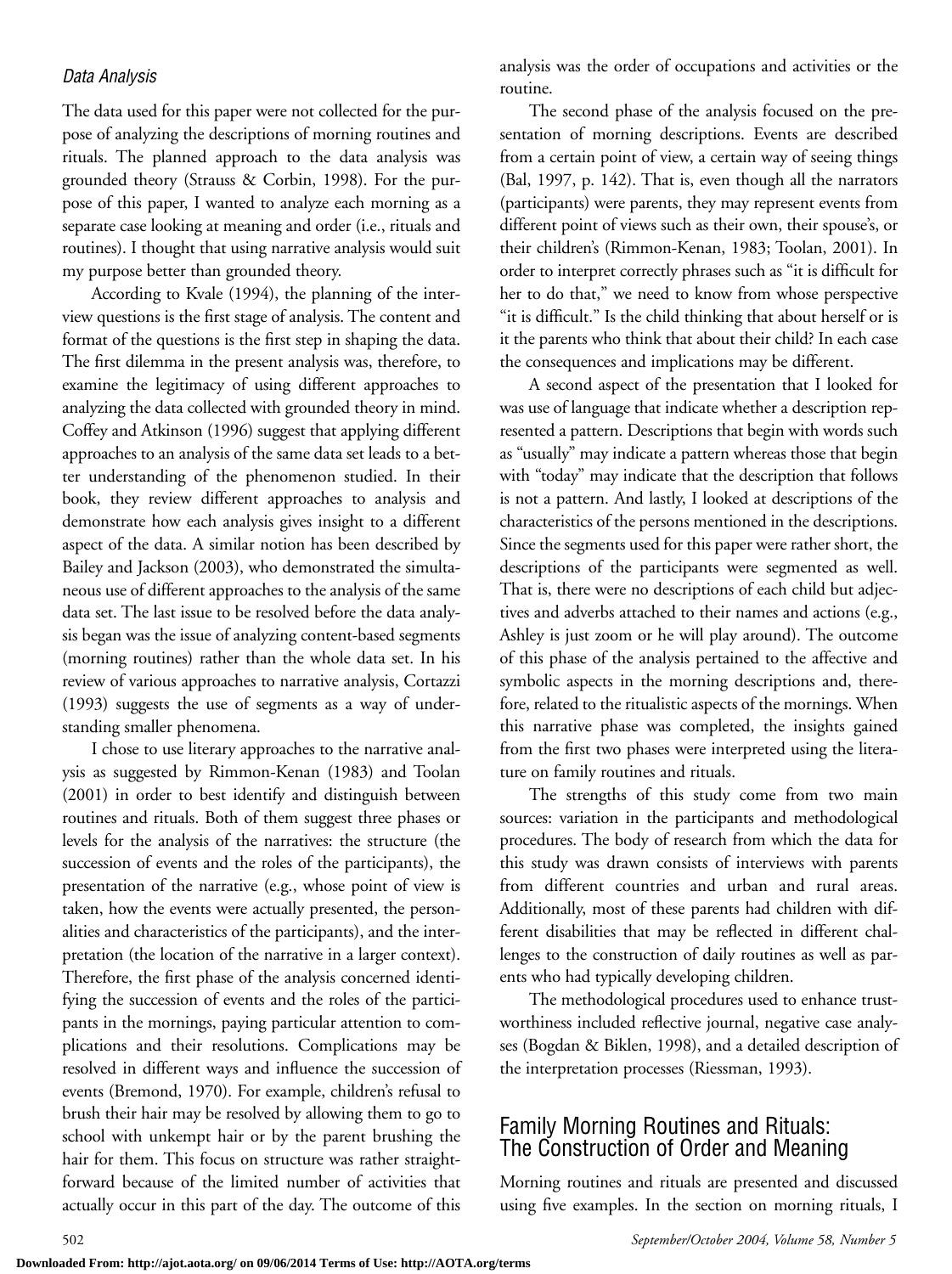emphasize the affective and symbolic aspects of the mornings that parents described. In the section on morning routines, I discuss the order and smooth performance of activities and occupations that are embedded in routines. Finally, I give an example in which a morning routine could not be established and I highlight the importance of order.

#### *Morning Rituals*

Rituals are forms of symbolic communication that convey family identity, impart a sense of belonging to the family, and provide continuity of meaning across generations (Fiese et al., 2002). Morning rituals are daily rituals (also called patterned interaction in the family literature) and like other rituals, they are imbued with affective and symbolic meanings that are explored and discussed in the examples below.

The first example of a morning ritual is from the household of Anne and John<sup>1</sup>. They live on a farm. John is a farmer and Anne is a stay-at-home mother whose hobby is doll-making. She is a trained nurse. Their five children live with them. Twenty–three-year-old Robert and 21-year-old Heather are graduate and undergraduate students, respectively, at a nearby university. Robert works as a research assistant. Fourteen-year-old Ashley and 11-year-old Neil go the high school and junior high school, respectively. Sevenyear-old Kaily is an adopted child. Anne explained that they wanted another child but because she was unable to, they decided to adopt a child. In addition, because they already had their own children, Anne and John knew that they would not be able to legally find a healthy child to adopt. However, they decided that considering Anne's nursing background, they could care for a child with disabilities. Kaily has myotonic muscular dystrophy (Steinert's disease).<sup>2</sup> She has developmental delays, impaired vision, and severe swallowing difficulties that lead to frequent vomiting and life-threatening choking episodes.

The following quote is Anne's description of the family's morning activities:

Ashley's alarm goes off about 6:05 and she usually has it go off every 10 minutes until 6:30 and then she is finally awake enough to roll out of bed . . . and then our alarm goes off and John and I usually just, you know, listen to the weather and then we will get up and usually his feet are on the floor first. . . . And he [John, the husband] gets dressed and you know, uses the bathroom and comes down here. He throws a tablecloth on the table and puts out some plates and bowls. . . . I'll put on some water to boil and throw in some oatmeal and then I will go upstairs to the bathroom and get dressed. Then I will come down and the oatmeal is cooked and John will have his cereal and toast. . . . So we get lunches ready. . . . So John will take the kids to the bus stop and by that time Robert is up here having his shower and he is eating breakfast and making his lunch, and then Neil showers right after Robert and then he comes up here and has his breakfast. We usually talk and chat and, you know, whatever is going on for the day. Robert and Neil are usually a little more leisurely than Ashley. Ashley is just zoom, but I can't see her getting up any earlier.

Usually around 7 o'clock Kaily wakes up and she is just our little sunshine. She's "Hi Mommy, I love you Mommy, I awake Mommy, I have a good sleep Mommy." And she will stay in her room for a little while, read books and then she wants songs on, so I put some kids' songs on the stereo. She listens to songs and looks at books and, you know, you don't even know she is here. Robert and Neil leave at 8:00 and usually at quarter to 8 she comes and she'll want breakfast. I give her her cereal and her egg and her toast and that leaves me and her now. Sometimes I'll sit down with her unless we are running a little late. . . . Then I'll dress Kaily.

Somewhere in there, depending on what morning it is, Heather will come sailing through. . . . Then I am usually spending the rest of the morning running around and doing housework and that. It sounds like I don't do much, but . . . [laugh]).

Anne describes an elaborate, smoothly running morning routine in which each family member has an individual routine. The instrumental goals of these routines are to get up on time so that each person has time to eat breakfast and be at school and work on time. Anne's description of the morning routines imparts symbolic and affective meanings. The routines match each person's personality (zooming, sailing through), developmental stage and life occupations (the amount of help given). John and Anne as the parents are the enablers for their children's routines. John sets the table, Anne prepares and packs lunches and is ready to pitch in as needed to help her typically developing older children (e.g., if Ashley is late, Anne will make her breakfast for her). The direct care that Kaily needs for feeding and dressing is given by Anne in a way that does not interfere with her ability to pitch in for her other children. The manner in which John and Anne fill their respectful parenting roles can be described as traditional in the sense that most of the direct caring activities are performed by Anne.

John and Anne are described above in their parenting roles until Robert, one of the adult children, comes for breakfast. At that point, the three adults sit down together and have a conversation. Sitting together and engaging in a conversation signifies Robert's status as an adult because his

<sup>1</sup> All names are pseudonyms.

<sup>2</sup> Myotonic muscular dystrophy is characterized by abnormally slow relaxation after voluntary muscle contractions. It is an autosomal dominant disorder. The symptoms may occur at any age and the range of severity is broad. Although ptosis and myotonia of the hands are the most common symptoms, the muscles that are affected vary. Mental retardation is common as well (Beers & Berkow, 1999).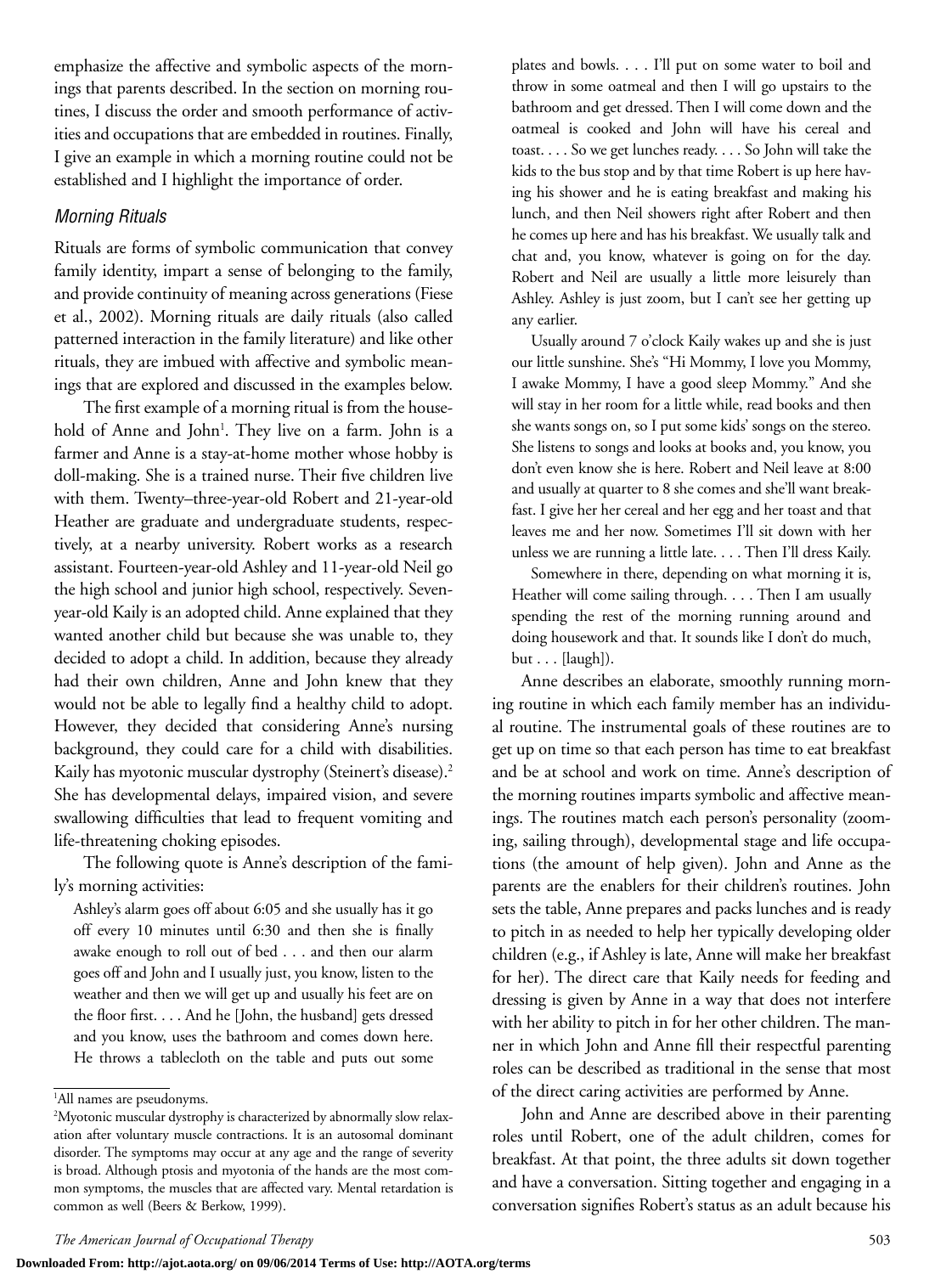parents can abandon their direct caregiving and supervising activities: Robert can manage his time, activities, and occupations. Heather's status as an adult is represented in that her daily routines are independent from the family's.

What makes this routine into a ritual is the way in which it is described. In Anne's description, every person performs his or her role smoothly: Mother, father, adults have conversations (with Robert), university students have variable schedules (Heather), adolescent and preadolescent children (Ashley and Neil, respectively) do not communicate in the mornings, and Kaily is the "little sunshine" who waits for her mother to be available for her. Additionally, the routine is performed smoothly with no need for any arguments and prodding: No one needs to be rushed and adolescents are dressed and groomed appropriately, and no one demands attention when it is not his or her allotted time. This description the morning ritual is an idealized version of this ritual. Both Daly (1996) and Gillis (1996) suggest that the *descriptions* of rituals tend to be idealized in terms of their affective and symbolic aspects. Further, they add that these descriptions function as guidelines for the repeated performance of the rituals. That is, Anne does not describe a morning ritual that occurred in any particular morning. She presented the guidelines that she and her family follow when performing their morning rituals.

Jenny is a married stay-at-home mother of a 7-year-old daughter with attention deficit disorder (ADD) and a 5-yearold son. They live in a large urban area. She is a special education teacher who stopped working when her son was born. She sets a kitchen timer for 10 minutes for every activity that the children need to complete as part of their morning routine and if the children complete these activities on time, they earn points. She described their morning as follows:

I'm just putting her in the front bathroom and I close the door [to minimize distractions] and I say "You cannot come out until you are dressed." And I do that with her brother too, because he will play around. . . . But after she's done that—in between all this I'm trying to get dressed. . . . If she gets everything done then she earns points. . . . Then I put it [the timer] on for another 10 minutes and in that time she's got to make her bed, brush her teeth, and do her hair. Ideally, if they got all this done then they'd have some play time. . . . They are usually dragging their feet and then I end up by having to yell.

Jenny describes a morning routine that is rich in interactions and affective components that make it into a ritual. As she mentioned later in the interview, they always make it on time for school: Their instrumental goals are achieved. They achieve them because Jenny built into the routine extra time (play time in the morning) that can be used for completing the required activities instead. The affective components in this description are different from those in Anne's

description: Here they consist of children who are dragging their feet and a mother who is yelling. This description of yelling and frustration in dealing with the children repeated itself several times in the interviews with Jenny and her husband suggesting that this is a pattern of interactions.

Grieshaber (1997) suggests that mealtime rituals are the result of a parent–child discourse in which children resist or challenge parentally imposed rules. In this excerpt, Jenny uses a behavioral approach to encourage her children to complete their routines in a timely manner: she broke up the routine into manageable activities, she uses a timer to punctuate the time to move on, she isolates her children from distractions, and she gives rewards for compliance. The children's behavior of "dragging feet," according to Greishaber, can be interpreted as their resistance to these rules. Jenny's insistence on continuing with these rules and the children's resistance constructs a morning ritual, a patterned interaction, whose affective aspect is that of frustration. During the interviews, Jenny talked about her goal for helping her daughter overcome the symptoms of ADD. The symbolic goal of the morning routine, therefore, can be interpreted as Jenny's attempt at helping her daughter.

On the other hand, if one believes that ADD is a disorder, then the daughter's behavior should be interpreted as her inability to follow this routine rather then her attempts to shape the rules. Although both Jenny and her husband concurred that their daughter has the symptoms of ADD, they did not believe that these symptoms are the result of a medical disorder. Therefore, Jenny's goal for her daughter and behavior during the morning ritual were congruent.

*Morning Routines.* Routines are patterned *behaviors* that have instrumental rather than symbolic and affective functions. Routines function to organize and coordinate the behaviors and actions of individuals and to bring about order in the family unit (Fiese et al., 2002; Schuck & Bucy, 1997). When performing the morning routines, the goals are to get everybody fed, dressed, and groomed in time to get to work and school. Although morning routines may have symbolic and affective aspects, these aspects are secondary in their importance to achieving the instrumental goals. Similarly, morning rituals depend on the smooth performance of the routine, which allows for focusing on the symbolic and affective aspects of interactions.

Catherine is a stay-at-home married mother of 7-yearold Katie and 3-year-old David; they live in a small city in a large rural area. Katie has spina bifida. She uses braces indoors and a wheelchair outdoors and she has developmental delays. Catherine worked as a nurse until Katie was born and needed her full-time care. Henry, the father, works for the local government. Catherine described the morning routine at her household as follows: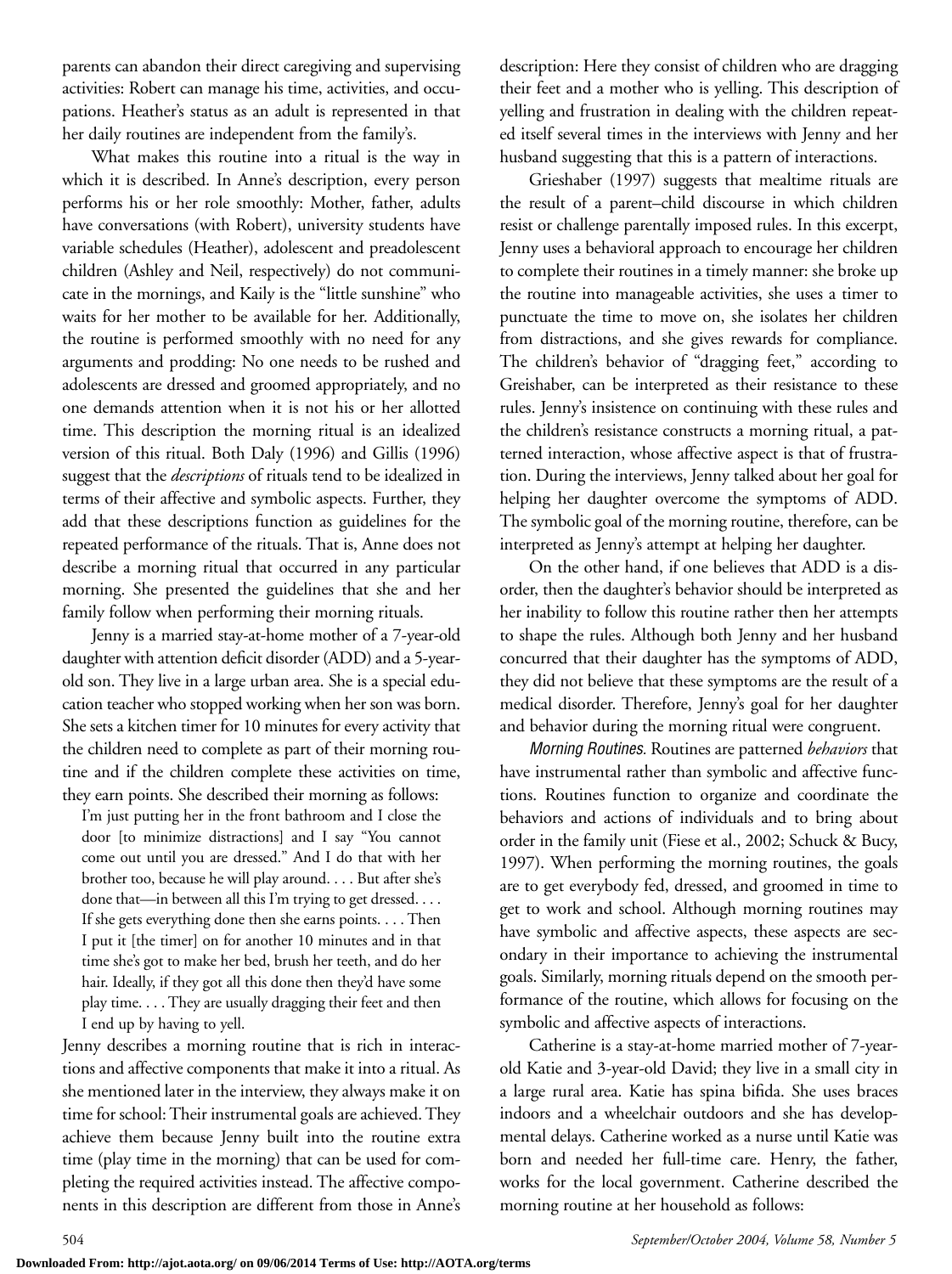The first thing is I do is her catheter . . . they usually will be watching Sesame Street so that makes it nice and easy. ... And then we usually come downstairs and have breakfast. Then do medication . . . when they finished breakfast, back upstairs, get dressed and we have, we have our routine set to Sesame Street and Barney. When Barney is done, we have to be dressed and ready to go. So if they change the schedule, I am all messed up. Usually I get them ready first and then I get dressed, get washed and dressed. . . . After everybody is ready, we brush our teeth and if I have time, I go and I make all the beds. . . . Then we come downstairs and get shoes on. It depends, in winter time, we have to get their coats and snow pants or whatever on. . . . Then David goes in the van first, because if I don't put him in first, he is gone [laughs]. And then I come back and I get Katie.

Catherine's description is very matter-of-fact about what she does and how. Because of her children's ages and levels of independence, she needs to do most things for them in terms of self- care. The personalities of her children do not come forth in this routine as it did, for example, when she talked about their afternoons. Later in the interview, as is in this quote, she explained that she is using the shows on the television to distract the children so that she can do what needs to be done. The shows also provide a marker for her for the passing time and the need to move on.

Catherine has developed a routine that works—everything that needs to get done is done on time. The routine is about completing the activities and occupations in a timely manner. There are no affective or symbolic aspects that I could identify in this description. Similar to the description that Anne gave, there is no mention of arguments or disagreements in this short narrative. This could be attributed to the use of the television to distract the children. This strategy, in fact, minimizes interactions of any sort.

Eileen is a married mother of 14-year-old Jane and 9 year-old Joe who are typically developing children. They live in a large urban area. Eileen is a nurse who works nights in a near by hospital. She has little to say about the morning routine:

The first person up is [my husband]. He usually gets up around 5:00–5:30 a.m. and is gone very shortly after that. Then I am the next person up. I am up around 7:00 a.m. and I get the kids up and have them start getting ready for school. We have two dogs, so I let the dogs out and feed them and make breakfast and lunch. And then I bring the

kids to school because it's too far to walk, it's about a mile. In this case, the children are older than Catherine's children and do not have special needs. The only things that Eileen needs to do, in the narrative provided to the researcher, is wake the children and take them school: They perform their activities and occupations independently.

In both narratives, the performances are age and developmentally appropriate and in both narratives the children's personalities or attitudes do not come through. The mothers talked about their children's personalities and characters but not in the context of the morning routine—highlighting the instrumental nature of the routines.

*When Routines Cannot Be Established.* The last type of morning situation is when a morning routine cannot be established, that is, when there is no predicted way of starting and finishing the activities and occupations that need to be completed before it is time to leave home for school. The following example is the story of Margaret, the married mother of three children: 16-year-old Karen, 14-year-old Rachel, and 11-year-old Sam. Both Rachel and Sam have been diagnosed with ADHD and both are taking medications to control the symptoms. Her spouse, Eric, is an engineer who begins work early in the morning and gets home in the late afternoon. Margaret is a nurse who works evening shifts in the emergency room of a local hospital: She leaves home around 4:00 p.m. and comes back around midnight.

The morning routine in Margaret's household begins with Eric, her husband. He gets up, makes sure the two girls are up, and leaves for work. The girls finish their morning routines and leave for school before Margaret and Sam get up. Karen, the older girl, prompts Rachel in the morning as needed but according to Margaret, Rachel was never a challenge in the morning. Sam, on the hand, is different. The following is an excerpt from the interview with Margaret:

Margaret: He's [Sam] hard to get up. . . . [Sometimes] if you mention, "I'll make you chocolate," [or] "I'll make you tea and milk if you get up in enough time," he'll jump out of bed. If it's something going on [from the day before] and [you say], "you can watch the tape that we taped last night . . . before you go," he'll jump out of bed. There are other mornings when you cannot pry him out of bed. Uh, he tries to play very dependent, you know, I guess, wanting to maintain that childish like "I can't get dressed, I can't do this." Interviewer: So how do you deal with that in the morning? Margaret: I help him. I don't help him. I help him. It just depends on the mood, how late he is, how he's reacting. Interviewer: How was this morning for example?

Margaret: This morning he was hard getting up, but he wanted to be asked politely, and I said, "Ok, please get dressed," and then he did. It's, um, sometimes it works, sometimes it doesn't. It's, you know, I can't say there is a concrete tried and true [way].

Interviewer: So how do you find out what works? Margaret: Very gingerly, you know, you sort of read some of the physical cues. If one thing doesn't work you try something else.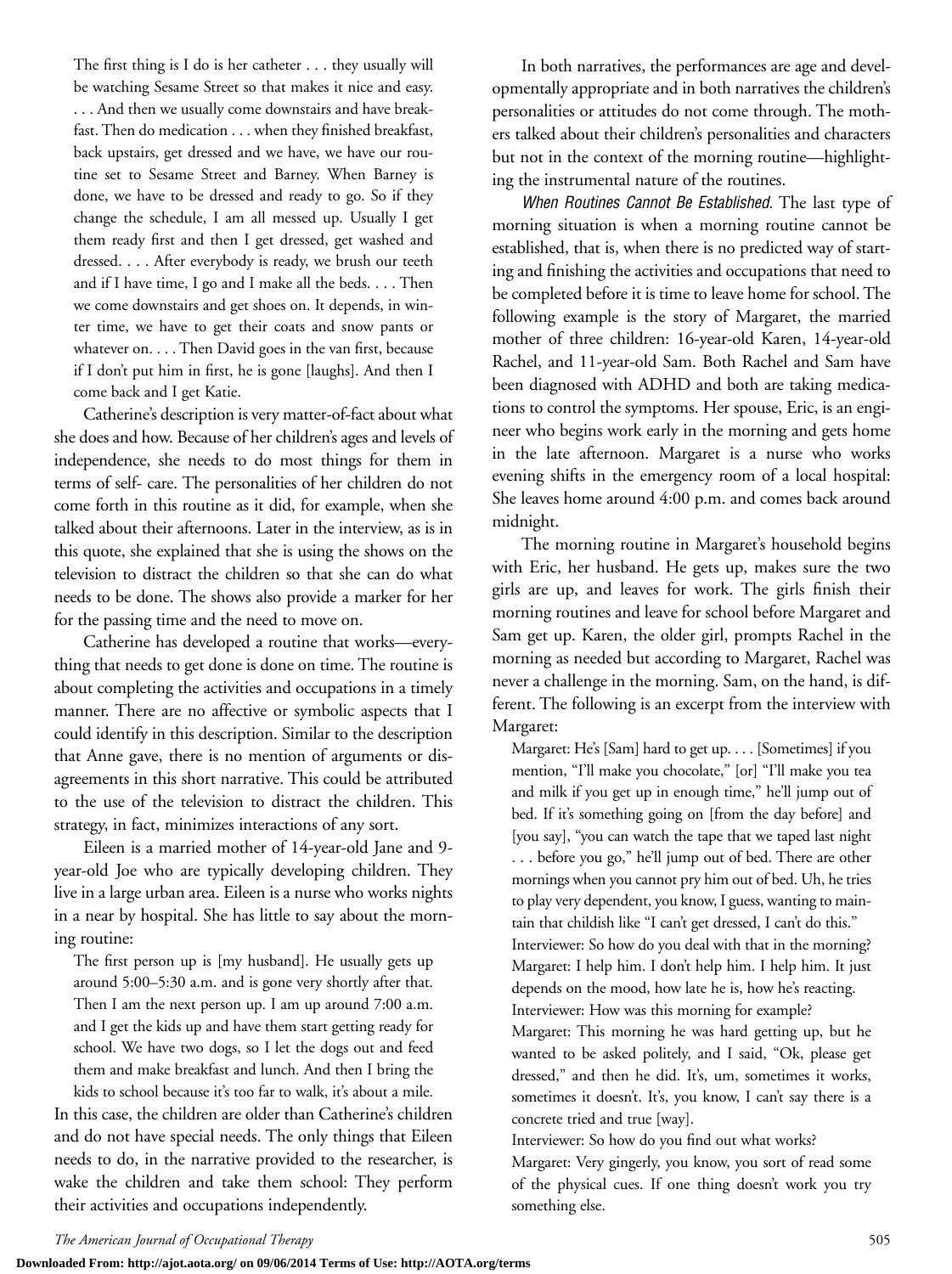In this excerpt, Margaret's attempt to describe the morning routine is stalled around getting Sam out of bed and starting the activities of the morning so that he gets to the school bus. She describes the methods she used in the past, but as she says, there is no way to know ahead of time what will work with Sam each morning. It is as if Margaret cannot learn from past experience in any systematic way. Every morning she tries the approaches she used before and if none of them works, she tries to be creative and find something new. Sam does not always make it on time for his bus; it is not unusual for him to chase the bus and get on it at the next stop. If he misses the bus altogether, Margaret will take him to school. It cannot be said that he resists the rule of having to get up in the morning, because sometimes he does get up easily. He does not necessarily resist the manner in which his mother wakes him up, because she uses different methods and his responses to them are inconsistent. Sam's inconsistent responses to getting up and ready for the day mean that Margaret cannot establish a routine, an order, in the morning.

## Discussion

Daily routines and rituals are aspects of family organization that are important for the achievement of instrumental goals and the construction of a sense of identity and belonging (Fiese et al., 2002; Schuck & Bucy, 1997). Descriptions of the morning in five households have been presented and discussed in terms of daily routines and daily rituals. The examples I selected represent what seemed to me as morning rituals, morning routines, and a family in which a morning routine could not be established.

The first four examples of morning routines and rituals are similar because the instrumental goals of dressing, eating, hygiene and grooming, and getting to school and work on time are achieved on a regular basis. That is, the morning routines that these families established enable them to achieve their goals. Additionally, the order of activities and occupations is fairly similar: The main hygiene and grooming activities occur before breakfast, teeth are brushed just before leaving for school.

The literature on family rituals focuses on verbal interactions, based on anthropological studies of rituals; I suggest that the enactment of roles conveys meaning as much as the verbal interactions among family members. In the first example of the morning ritual in Anne and John's home, Anne describes very little verbal interaction. However, she describes the roles that each individual enacts in the morning in a way that relates affective and symbolic meanings. She describes herself as enacting the role of mother differently for each child based on his or her personality and developmental stage; she adds descriptors such as sailing and zoom when talking about her children and to their manner of performing occupations while she describes if and how she helps them with their morning routines. This description seems to reveal a caring and attentive woman who enjoys her role as a mother. This presentation of herself is consistent with her wish to adopt a child after having four children of her own and her description of caring for Kaily in general, including the family's struggle with the medical and educational systems in their desire to give Kaily the best care and education. In other words, the symbolic and affective meanings in this description are that of a person who strives to be the ideal affectionate mother to every member of the family.

In the second description of a morning ritual in Jenny's household, the symbolic and affective meanings are quite different. In Jenny's description, there are more details of the interactions between her and her children in terms of behaviors or the enactments of their roles as mother and children. Jenny depicts herself as the organizer, supervisor, and disciplinarian of her children rather than as enabler who helps as needed. Jenny imposes strict rules of what needs to be done, where, and for how long (i.e., a morning routine). Her approach reflects her belief that her daughter with ADD can "beat this thing" by getting feedback and direction on how to do tasks and activities, on how to behave, and what to do in order to beat her ADD. Her children, however, do not or cannot follow this routine leading to a pattern of interaction (i.e., a morning ritual) that includes yelling and frustration. Jenny's perseverance with the morning routine (i.e., maintaining the order of occupations and the ways the ought be performed) suggests that she still hopes her daughter can overcome her ADD with the appropriate structure.

Regardless of the interpretation of the reasons for these behaviors, they have evolved into a pattern of interaction or a morning ritual. According to Bremond (1970), in every junction in a story, the characters can choose a course of action. Every decision influences the course of events and the outcome. If the only goal of the morning routine was to complete it on time (an instrumental goal), Jenny could have assisted her children to dress, brush hair and teeth, and do their beds. However, Jenny chose a way that will foster in the children independence in performing and completing the morning activities in a timely manner. That is, for Jenny the issue of *how* these activities are performed is also a goal in the mornings. Independence and self-reliance in self-care activities is a goal that relates to values. Therefore, by choosing to use behavioral methods to foster independence in her children, Jenny has added a symbolic layer to the morning routine and thus constructed a morning ritual.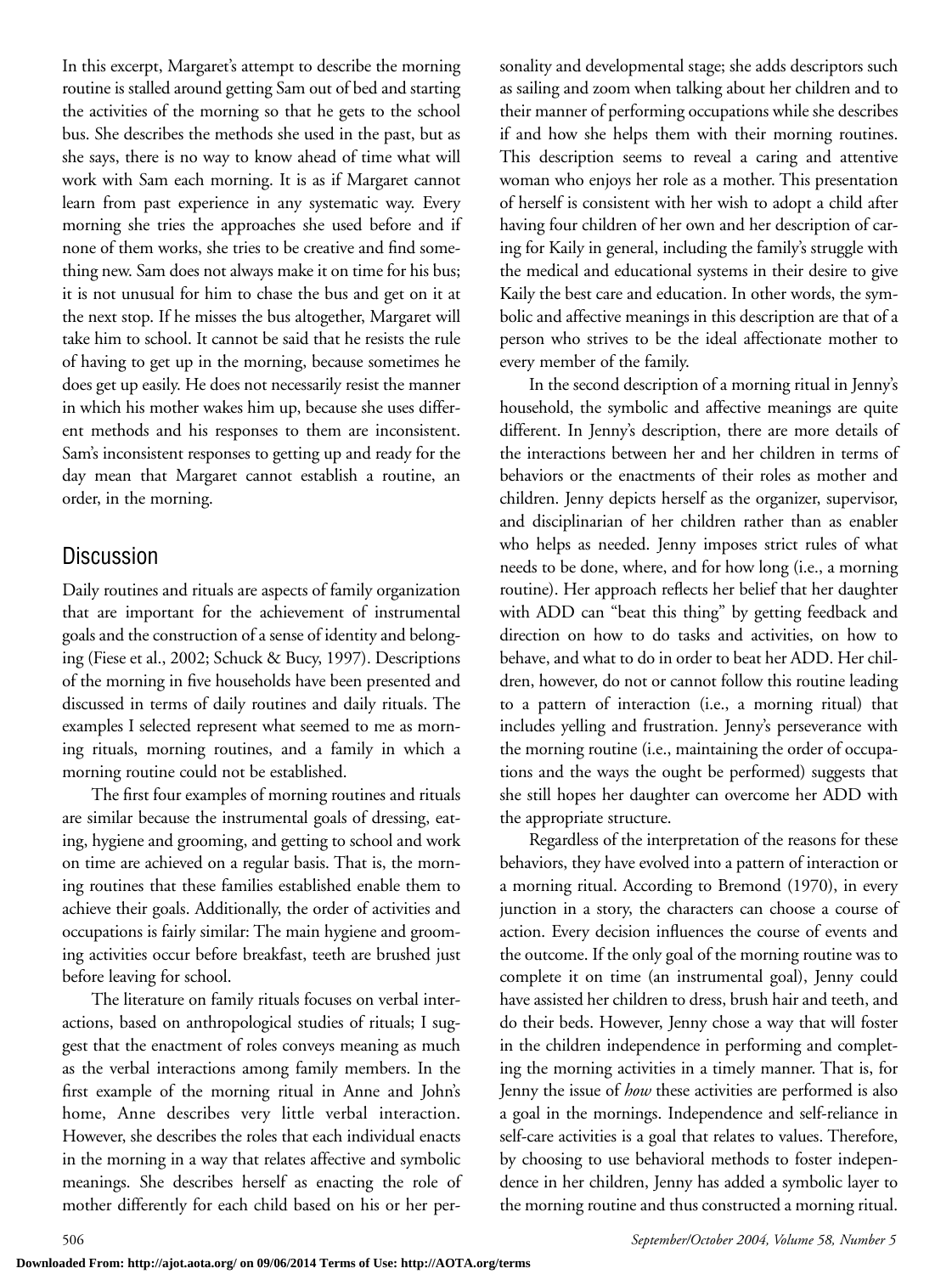Jenny's perseverance with this approach can be explained as a symbol of the importance she places on independence and self- reliance, a cultural value (Bellah, Madsen, Sullivan, Swindle, & Tipton, 1985).

Such symbolic layers are not part of the morning descriptions that I use as examples of routines. Both are matter of fact descriptions of achieving the instrumental goals in which I could not identify additional symbolic layers in those descriptions. Eileen, the mother of two typically developing children, described a routine that does not have any complications or points in the story that could be resolved in several ways; she wakes up the children and they do what needs to be done and she takes them to school. In this case, goals of independence and self-reliance have already been achieved. If there were any patterned interactions or rituals that occurred in the process of teaching the children their self-care skills, they do not exist anymore. Additionally, any affective and symbolic aspects such as terms of endearments that still exist are not described. This omission may be interpreted do suggest that expressing these aspects of family life is not the family focus during the mornings. (Fiese et al., 1993; Schuck & Bucy, 1997).

Catherine's description is more elaborate because she needs to do more for the children and she needs to find a way to gain their cooperation. She has done that by turning on the television set so that the children are distracted they do not pay attention to what she is doing to them. Catherine raised the issue of helping her 7-year-old daughter with spina bifida learn to catheterize herself, but has decided that she is not ready. Once Catherine decides that her daughter is ready to learn that task, the morning routine will have to be adapted so that the instrumental goal of selfcare will be achieved, as well as the goal of independence and self-reliance. The addition of this goal to the routine may be an opportunity for the family to construct a morning ritual, because self-reliance in self-care may be perceived a value, not just an instrumental goal.

It is important to note that the concepts of family routines and rituals are analytic tools used to demonstrate and discuss different facets of families' daily life. Therefore, labeling a morning description as a morning routine meant that the focus of the description, as determined by the researcher during the analysis, was on the instrumental goals. None of the narrative sections in the data set that I categorized as morning routines was devoid of affective and symbolic aspects.

In the last example, it is clear that Margaret has not been able to establish a morning routine with her son. Her descriptions of the trial and error methods she uses to motivate Sam support this conclusion. In additional, Margaret

did not have a "story" to tell. A story in western culture consists of a beginning and middle and an end (e.g., Rimmon-Kennan, 1983; Toolan, 2001). The mornings with Sam do not have *a* beginning: Each morning has a different beginning that leads to a varied of a succession of events. There is little patterned behavior or morning routine. Therefore, Margaret did not have a story to tell about the mornings with Sam and the interviewer had to ask many probing questions to get more details. These questions did not elicit a story. This lack of routine or predictable order in the morning was typical in all the interactions of both parents with Sam. Margaret talked about the many methods and systems that they tried for the purpose of constructing some order in the household (e.g., contracts, tokens, rewards, consequences), and said that everything works for a while and then something new needs to be found. She talked about how stressful it is, and said "going to work is my relaxation."

## Implications for Occupational Therapy

It is not uncommon for occupational therapists to suggest to persons with disabilities and their families that they alter the way they engage in their daily routines. Sometimes, we ask these persons and families to add and incorporate new and therapeutic activities into their daily routines. It is not uncommon to find that families may not follow the suggestions and recommendations of therapists when they are being asked to make alterations in their daily routines. Such experiences can be frustrating to therapists, especially when repeated explanations do not help.

The findings of this paper suggest that what may seem mundane such as morning routines may be a ritual rich with symbolic and affective meanings. That is, what may seem to be a routine, and way of achieving instrumental goals, may also be a ritual, a way of imparting a sense of identity, belonging, and continuity across generations. Therefore, adapting what may seem a simple routine may require families to shift and adapt elements of expressing and sharing their self identity. When this is the situation a change may be more difficult to implement.

The main limitations of this study are its focus on a small segment of daily life, its cross-sectional nature, and the use of data collected for different purpose. Further research looking into family routines and rituals in other segments of the day are needed in order to describe and interpret their nature and relationships. Longitudinal studies into the ways that routines and rituals evolve in families are needed in order to understand changes across time and develop effective interventions that require changes in daily life.▲